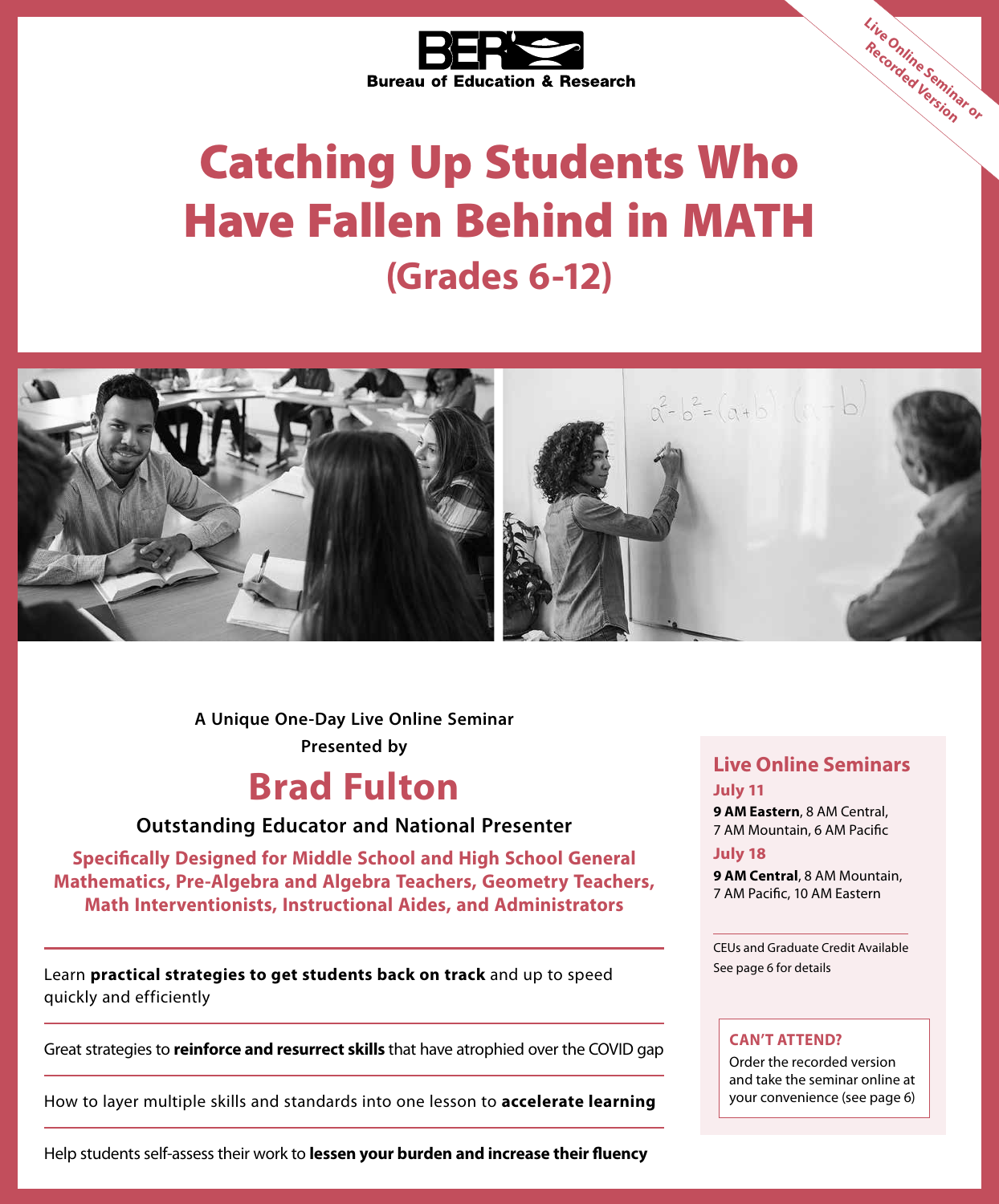### **Ten Key Benefits of Attending**

Amazing content. Brad was very engaging and did amazing job in showing how all of these techniques work and how to apply them." **– LUKE STOUT, MATH TEACHER**



### **Who Should Attend**

Middle School and High School General Mathematics, Pre-Algebra and Algebra Teachers, Geometry Teachers, Math Interventionists, Instructional Aides, and Administrators

### **1. Practical Strategies to Maximize Lessons**

Learn how to you pack more into each lesson without overloading the students … Use multiple skills and math strands simultaneously to reinforce learning and sharpen your Grades 6-12 students' math skills

**2. Powerful 5-Minute-a-Day Strategies to Help Students Master Key Math Facts and Fraction Operations**

Hands-on, kinesthetic approaches to teach integers that will prepare and help your students be more successful in algebra … Classroom-proven strategies you won't want to miss!

#### **3. Hone Students' Algebra and Geometry Skills**

Using clever, classroom tested activities to increase engagement in math learning for your Grades 6-12 students … Integrate algebra, geometry, number sense, and more in powerful lessons that will strengthen their fluency

#### **4. Get the Highest Return on Your Instructional Time**

Learn how to best invest your instructional time to get a high return … Discover must-know strategies to align your instructional minutes for maximum effect

**5. Learn Powerful Ways to Accelerate Your Instruction for Grades 6-12 Students Whose Math Skills Have Lagged**

Whether it's the COVID gap, summer break, an extended absence, or just a lack of skills, these classroom-tested and student-success strategies will help your Grades 6-12 students catch up

#### **6. Reduce Your Time Grading Papers**

Put more assessment into the hands of your Grades 6-12 students so they work more efficiently with fewer errors … Free yourself from correcting papers all evening!

### **7. Connect with Powerful, Free Online Resources**

Gain access to dozens of free, ready-to-use resources, lessons and activities that are proven to work well with your struggling math students in grades 6-12

**8. Receive New, Updated Resources that Increase the Effectiveness of Skills Practice** The top three innovative activities that reinforce critical numeracy skills … See how easily these activities are adapted across a wide range of grade levels and abilities

### **9. Learn More Efficient Strategies for Teaching and Solving Challenging Algebraic Problems**

Help students extend their learning in arithmetic and number sense so they can better factor polynomials, solve combined work problems, and more!

#### **10. Receive an Extensive Digital Resource Handbook**

Each participant will receive a comprehensive digital resource handbook filled with dozens of valuable resources, strategies, ready-to-use tips, and tools to implement highly effective math lessons for your students who have fallen behind in math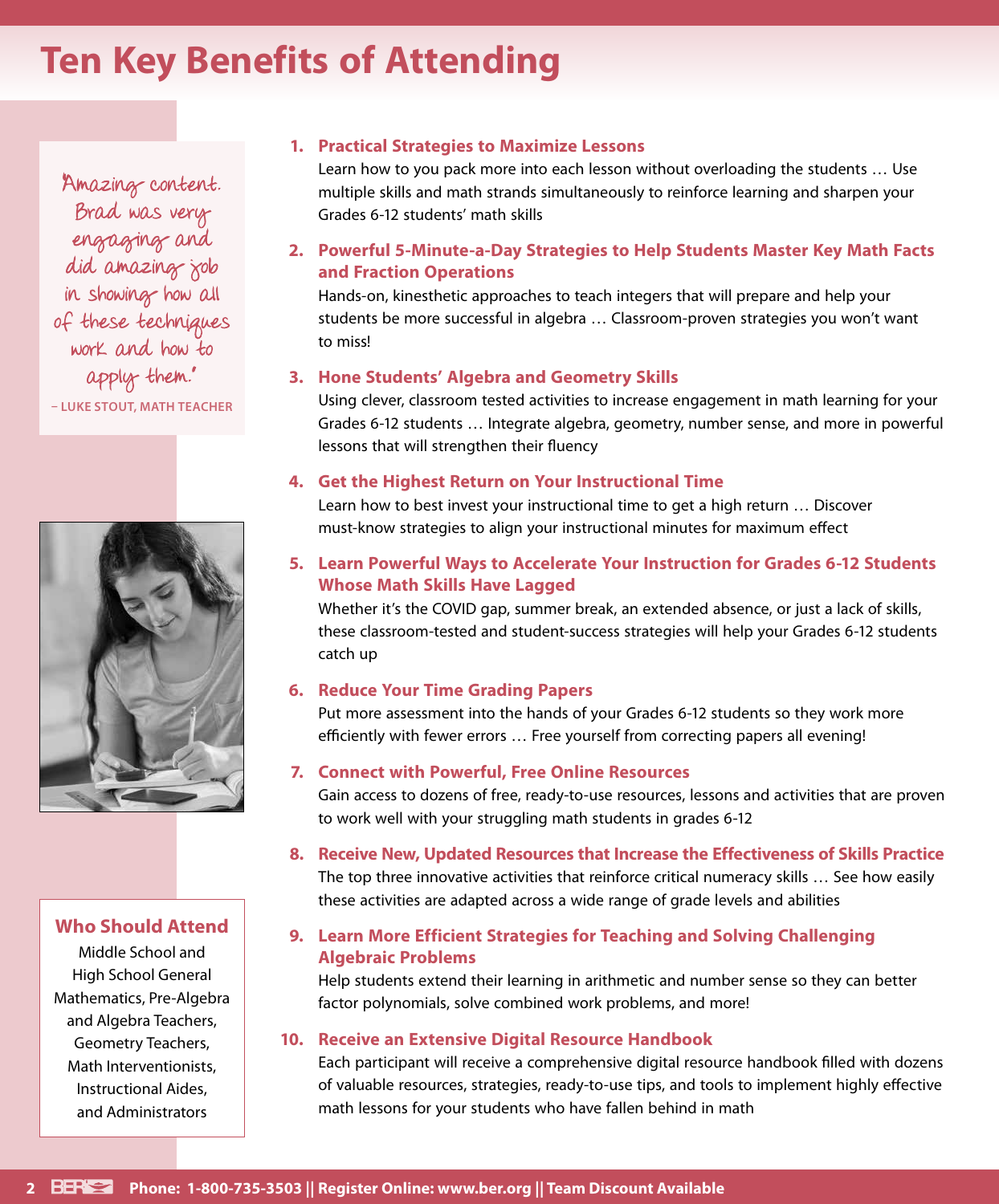## **Outstanding Strategies You Can Use Immediately**

### **What You Will Learn ...**

- **• Practical strategies to make a dramatic difference** for your students whose math skills have atrophied
- **•** How to utilize **self-assessment techniques to increase their learning** and free you to more meaningful work
- **•** Teach students strategies to **solve difficult problems with algebra**
- **• Visual approaches** to teach fractions, decimals, percent, and algebra using a geometric model
- **•** How to use **conceptual layering** to teach students to multiply and factor polynomials
- **•** Strategies to present algebra in a **brain-friendly format that will engage students**
- **• Connect with online videos** that can provide instructional support for students
- **•** Simple and engaging strategies for powerful skill practice **usable in any classroom**
- **• Dozens of practical strategies for helping your struggling students** develop math fluency with fractions, multiplication, and algebra
- **•** Fun, motivating ideas for **teaching numeracy skills**
- **• Help your struggling students** get up to speed show them the way to get back in the game!
- **•** Gain dozens of **instructional activities** to connect with your lagging learners
- **• Web resources** including free resources, lessons, and activities
- **•** Leave with a wealth of **activities that build upon one another** for accelerated learning
- **• Learn how to match your instructional minutes** to the state standards and state test so you are teaching what they need to know
- **•** Lots of resources that empower busy teachers and **make your job easier**!





"Brad introduces so many great ideas to help teachers think differently about teaching mathematics in their classroom. This is the second seminar of his that  $\mathcal I$  have attended and  $\mathcal I$ came out with more great tips and material."

**– MARCELLA STATEMAN, TEACHER**

### **Practical Ideas and Strategies**

Whether it's COVID, summer break, an extended absence, or even a history of struggles in math, students fall behind. And in these trying times, your workload has increased even more. In this seminar by outstanding Grades 6-12 Math teacher **BRAD FULTON**, you will learn how to:

- Catch up students who've fallen behind in math
- Maximize Grades 6-12 students' math learning
- Cover key standards more effectively
- Keep your workload under control

In this activity-rich seminar, Brad will share his classroom-tested techniques that have proven successful in catching up students who have fallen behind in math. Brad's collection of activities, strategies and tools are formatted for any classroom. From struggles with their multiplication facts and fractions to solving challenging algebra problems, you'll learn more effective ways to get quick results. Whether you are trying to get your students up to grade level or trying to get them across the graduation stage, these activities can help you and your students achieve their goals. Come and learn the strategies and techniques that have helped students who've fallen behind in math find success.

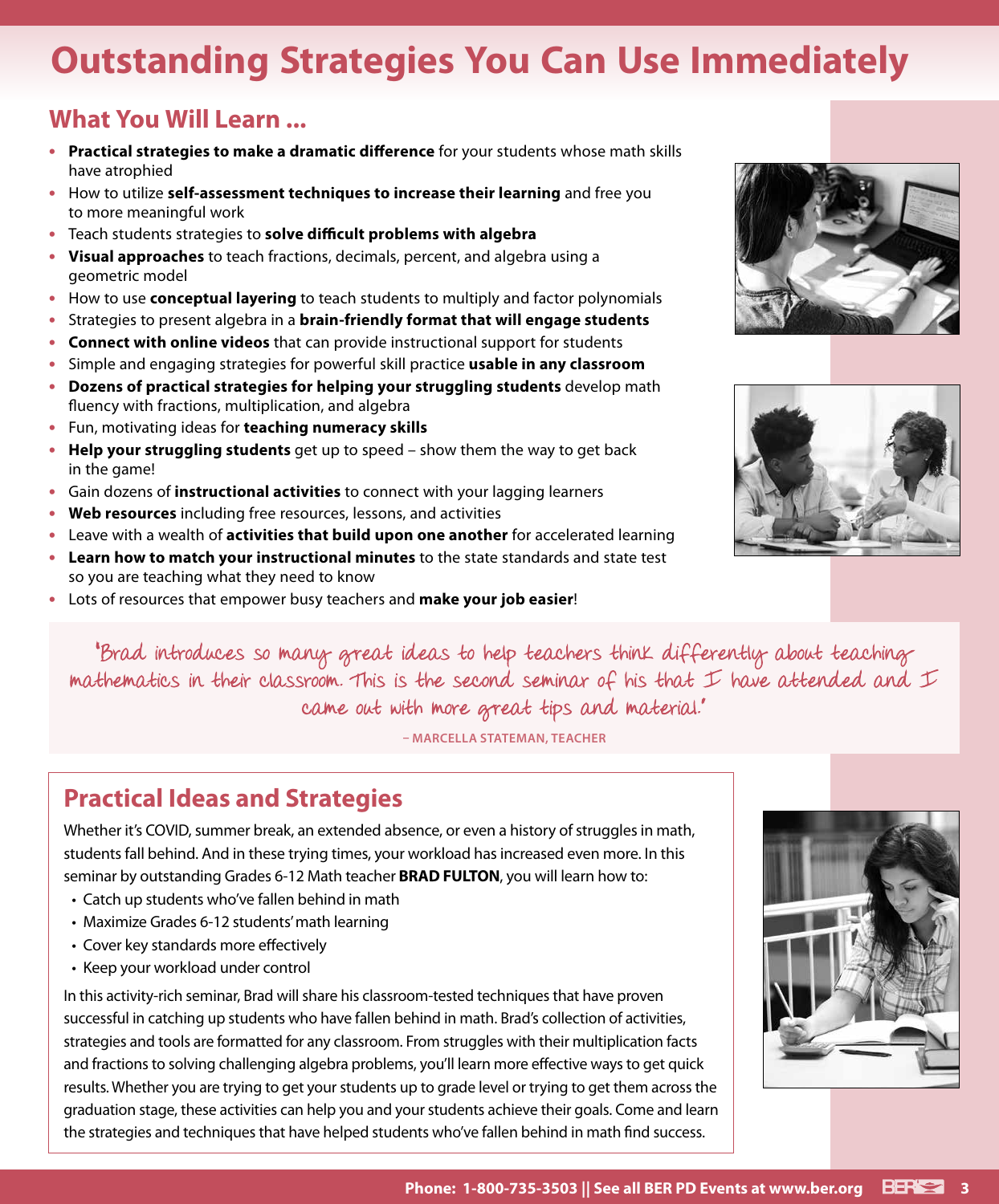### **A Message From Seminar Leader, Brad Fulton**



### **Uniquely Qualified Instructor**

**BRAD FULTON** is a highly experienced mathematics educator with over 30 years of teaching experience and was chosen as a Teacher of the Year in his state. He is known throughout the United States for his motivating and engaging presentations that are filled with easy-to-teach, yet mathematically rich activities for busy teachers. He is a frequent presenter at conferences and schools in addition to being a classroom teacher. He has co-authored over a dozen books, hosts a website that provides free math resources, and is the author of *Catching Up Students Who Have Fallen Behind in Math (Grades 6-12)*, the extensive digital resource handbook you will receive at the seminar. You won't want to miss this day with Brad to discover how you can more successfully meet the needs of students who struggle in math and give them the confidence to tackle math and accelerate their progress!

Dear Colleague:

As a fellow educator, I have spent well over 30 years searching for the best strategies for helping struggling students accelerate their Grades 6-12 math skills, and I'm glad to say that these students can find success in math! In these challenging times, your minutes matter. More is being asked of you every year, and many students are coming to your class lacking skills they should have gained previously.

I can show you ways to alleviate your workload without sacrificing results. In fact, you'll get better results! You'll notice that your work is more reasonable, and your students will see that their skills are improving. I'm going to show you the unique and easy strategies that get them back in the game and up to speed as quickly and efficiently as possible.

I'll share the best-of-the-best of my classroom-proven strategies. I'm still using these strategies in the classroom every day, so I'm going to show you what is working for me and will work for you.

By our morning break you will want to race back to your classroom and share these techniques with your own students. But then you'd miss all the cool ideas to come throughout the day. I hope you'll take time out of your busy schedule to join me in this seminar. You'll find the investment of your time will yield big results for your students and take some of the burden off of your busy shoulders. I can't wait to get started in helping you catch up your students who've fallen behind!

Sincerely,

Birdfulton

Brad Fulton

**P.S.** I guarantee you will **leave this seminar re-energized and armed with ready-to-use tools and strategies** that will make a tremendous difference for your math students who have fallen behind.

"By our morning break you will want to race back to your classroom and share these techniques with your own students."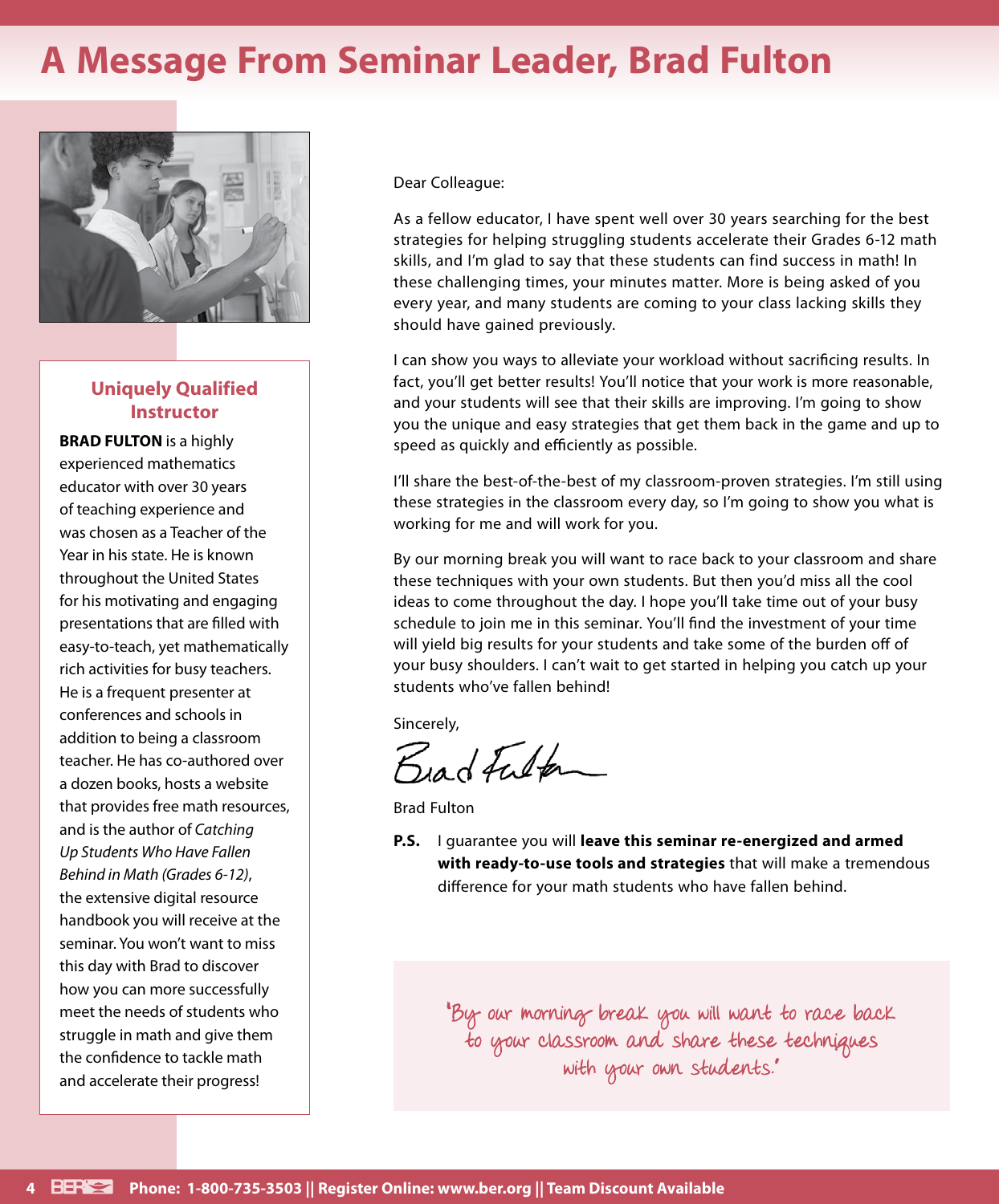### **What Your Colleagues Say About Brad Fulton**

*"This has been the most informative and beneficial professional development seminar I have ever attended. Brad provided so many tips and strategies to engage and re-engage*  students in math classes using fun and meaningful activities." **Brianna Jeffries, Teacher** 

*"This was one of the better trainings I have attended. I definitely see the applicability!"* **Dara Connor, Middle School and High School Math Teacher**

*"This seminar helped me make great connections and gave me lots of new ideas that I could get started with my students right away. I look forward to getting my kids caught up! Thank you!"*

**Sarah Jeong, 7th Grade Math Teacher**



*"This is by far one of the best, most worthwhile seminars I have attended. Thank you so much!"*

**Paula Brown, Math Specialist**

*"Such a great seminar! Loved the energy that Brad brought, and how excited he was to share his resources and strategies with everyone!"*

**Brianna Haag, Middle School SPED Teacher**

*"This was a wonderful seminar! Thanks for new ideas to implement and the interaction."* **Julie Wroughton, Middle School Math Teacher/ Assistant Administrator**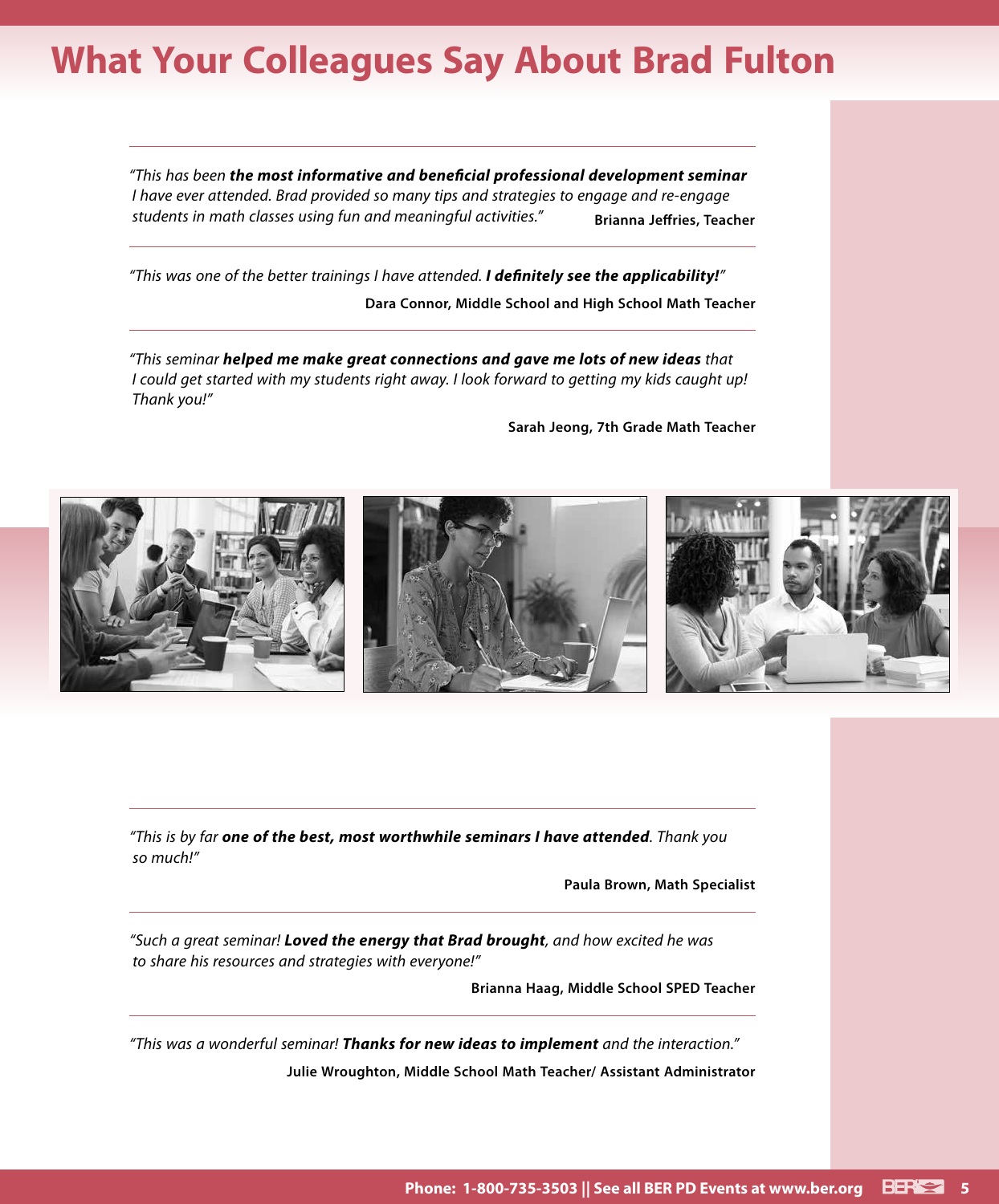### **Special Benefits of Attending**



Erreat examples of ways to increase engagement, interest, and productivity for students… and add to a very depleted tool box this year! Thanks!"

**CARRIE HERMAN, TEACHER**

### **On-Site Training**

Most BER seminars can be brought to your school or district in-person or online. See the options at www.ber.org/onsite or call 877-857-8964 to speak to one of our On-Site Training Consultants.

### **Extensive Digital Resource Handbook**

Each participant will receive an extensive digital resource handbook giving you access to countless strategies. The handbook includes:

- Ready-to-use, classroom-proven math strategies for helping students get up to speed
- Integrate multiple standards for more powerful learning
- Ideas for extensions and LOTS of links to FREE online resources
- Great activities for students who are missing critical content
- Specific strategies to accelerate student learning through "multi-stranding" and self-assessment

### **Share Ideas with Other Educators**

This seminar provides a wonderful opportunity for participants to share ideas with other educators interested in catching up their Grades 6-12 students who have fallen behind in math.

### **Consultation Available**

Brad Fulton will be available to answer your specific questions and the unique needs of your own program.

### **Meet Inservice Requirements / Earn State CEUs**

Participants of Live Online Seminars and those completing the Recorded Version online can receive a certificate of participation that may be used to verify five continuing education hours. For details about state CEUs available, visit www.ber.org/ceus.

### **Earn One to Four Graduate Semester Credits**



University of Global Anonprofit

Up to four graduate level professional development Massachusetts credits are available with an additional fee and completion of follow-up practicum activities. Details for direct enrollment with University of Massachusetts Global will be

available at this program.

### **Can't Attend? Other Professional Development Options:**

### **Recorded Version of the Seminar**

A video recorded version of this seminar will be available to take online at your convenience. You'll have access to the entire course and to the extensive digital resource handbook. Optional CEUs and graduate credit available. To enroll, see registration form on page 7.

#### $\mathbf{P}^{\mathbf{Q}}$ **Related On-Demand Online Courses**

Two related On Demand Video-Based Online Learning courses, *Help Your Students Who Struggle with Mathematics: Practical, Successful Strategies*, for Grades 6-12, and *Strategies for Promoting a GROWTH MINDSET to Increase Students' Perseverance, Engagement and Success in Your MATH Classroom*, for Grades 6-12, are available for immediate registration. To enroll, visit www.ber.org/online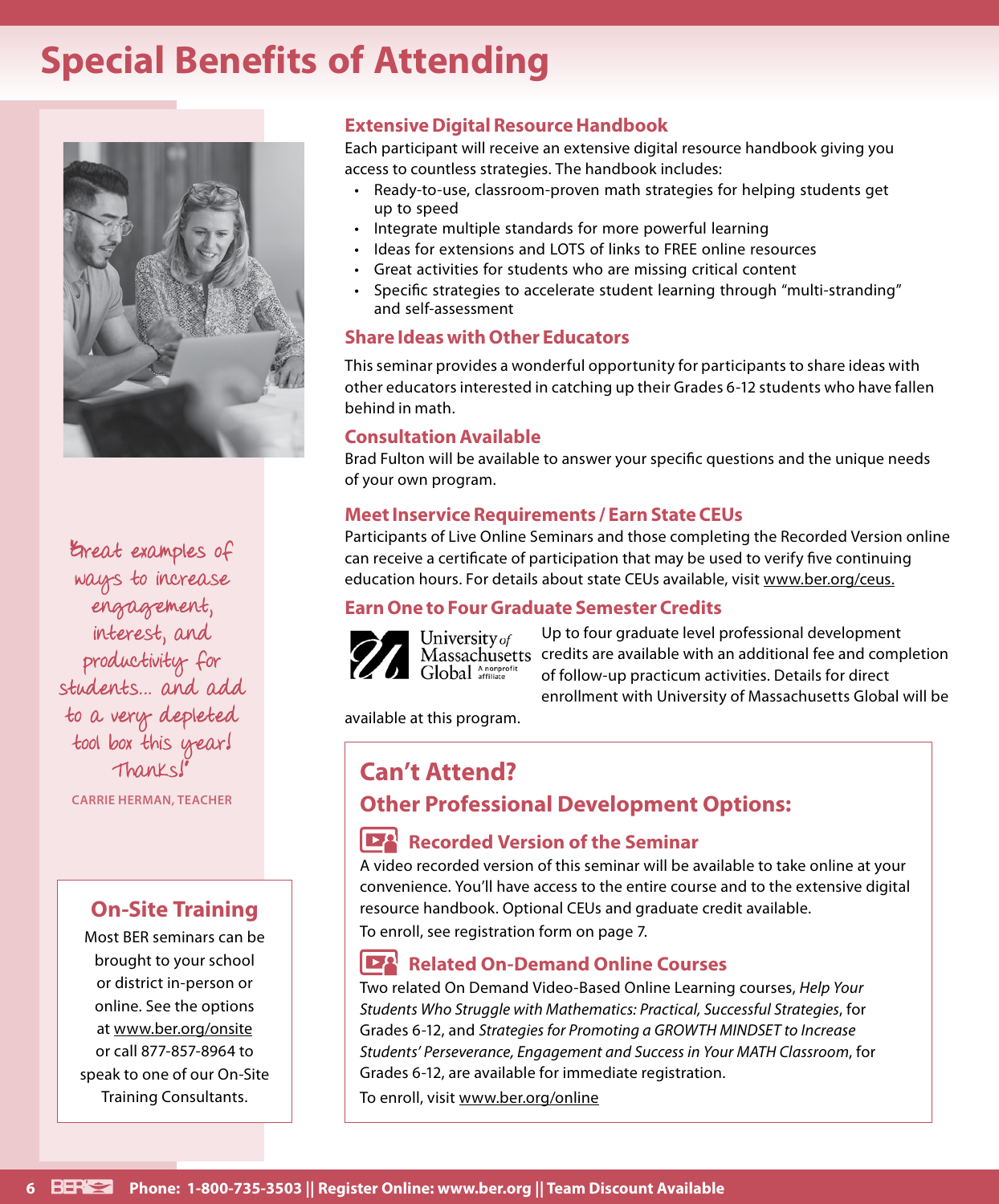### Catching Up Students Who Have Fallen Behind in MATH

**(Grades 6-12)**

| <b>Registration (MBF2M1)</b>                                                                                                                   | <b>FIVE EASY WAYS TO REGISTER:</b>                                                                                                               |
|------------------------------------------------------------------------------------------------------------------------------------------------|--------------------------------------------------------------------------------------------------------------------------------------------------|
| 1. Live Online: July 11, 2022 (Start time: 9 AM Eastern)                                                                                       | 42<br><b>REGISTER ONLINE at: www.ber.org</b>                                                                                                     |
| 2. Live Online: July 18, 2022 (Start time: 9 AM Central)<br>$\Box$<br>$-$ or $-$                                                               | <b>EMAIL this form to: register@ber.org</b>                                                                                                      |
| $\Box$ 3. I'd like to order the recorded version of this seminar                                                                               | PHONE toll-free: 1-800-735-3503                                                                                                                  |
| <b>FIRST NAME</b><br>M.I.<br><b>LAST NAME</b>                                                                                                  | (Weekdays 5:30 am - 4:00 pm Pacific Time)                                                                                                        |
|                                                                                                                                                | FAX this form to: 1-425-453-1134                                                                                                                 |
| POSITION, SUBJECT TAUGHT<br><b>GRADE LEVEL</b>                                                                                                 | <b>MAIL this form to: Bureau of Education &amp; Research</b><br>915 118th Avenue SE . PO Box 96068                                               |
| (Please see list above)<br>SEMINAR LOCATION NUMBER: __                                                                                         | Bellevue, WA 98009-9668                                                                                                                          |
|                                                                                                                                                | <b>Program Hours</b>                                                                                                                             |
| List additional registrants on a copy of this form                                                                                             | All Live Online Seminars are scheduled 9:00 a.m. - 3:30 p.m. in the time                                                                         |
| <b>SCHOOL NAME</b>                                                                                                                             | zone indicated. Check in 15 minutes prior. Registrants will be sent login<br>information by email four days before their Live Online Seminar.    |
|                                                                                                                                                |                                                                                                                                                  |
| SCHOOL MAILING ADDRESS                                                                                                                         | Fee<br>The registration fee is \$279 per person, \$259 per person for groups of                                                                  |
| <b>CITY &amp; STATE</b><br>ZIP CODE                                                                                                            | three or more registering at the same time. Call us at 1-800-735-3503                                                                            |
|                                                                                                                                                | for groups of ten or more. Payment is due prior to the program.<br>Fee includes seminar registration, a certificate of participation and         |
| <b>SCHOOL PHONE NUMBER</b><br>HOME PHONE NUMBER                                                                                                | an extensive digital resource handbook. The fee is the same for                                                                                  |
| $\lambda$                                                                                                                                      | Live Online Seminars or Recorded Seminars.                                                                                                       |
|                                                                                                                                                | <b>Cancellation/Substitutions</b>                                                                                                                |
| Registration confirmations and login details are sent via e-mail                                                                               | 100% of your paid registration fee will be refunded if you can't attend<br>and notify us at least 10 days before the seminar. Late cancellations |
| E-MAIL ADDRESS (REQUIRED FOR EACH REGISTRANT)                                                                                                  | made prior to the event date will be refunded less a \$15 service fee.<br>Substitutions may be made at any time without charge.                  |
|                                                                                                                                                |                                                                                                                                                  |
| HOME MAILING ADDRESS                                                                                                                           | <b>Program Guarantee</b>                                                                                                                         |
| ZIP CODE<br><b>CITY &amp; STATE</b>                                                                                                            | We stand behind the high quality of our programs by providing the<br>following unconditional guarantee: If you are not satisfied with this       |
|                                                                                                                                                | program, we'll give you a 100% refund of your registration fee.                                                                                  |
| <b>IMPORTANT - PRIORITY ID CODE: EMBF2M1</b>                                                                                                   | <b>Further Questions</b>                                                                                                                         |
|                                                                                                                                                | Call the Bureau of Education & Research (800) 735-3503 or visit us<br>online at www.ber.org                                                      |
|                                                                                                                                                |                                                                                                                                                  |
| <b>METHOD OF PAYMENT - Team Discount Available</b><br>The registration fee is \$279 per person,                                                |                                                                                                                                                  |
| for teams of three or more registering at the same time, the fee is \$259<br>per person. Payment is due prior to the program. No cash, please. |                                                                                                                                                  |
|                                                                                                                                                |                                                                                                                                                  |
| $\Box$ A check (payable to <b>Bureau of Education &amp; Research</b> ) is attached                                                             |                                                                                                                                                  |
| $\Box$ A purchase order is attached, P.O. # $\Box$<br>(Be sure to include priority ID code on the P.O.)                                        |                                                                                                                                                  |
| $\Box$ Charge my:<br>□ MasterCard<br>$\Box$ VISA<br>$\Box$ Discover                                                                            |                                                                                                                                                  |
| MO/YR                                                                                                                                          |                                                                                                                                                  |
| (Found on back of card)                                                                                                                        |                                                                                                                                                  |
| Please print name as it appears on card                                                                                                        |                                                                                                                                                  |
|                                                                                                                                                | MBF2M1<br>© 2022 Bureau of Education & Research. All rights reserved.                                                                            |